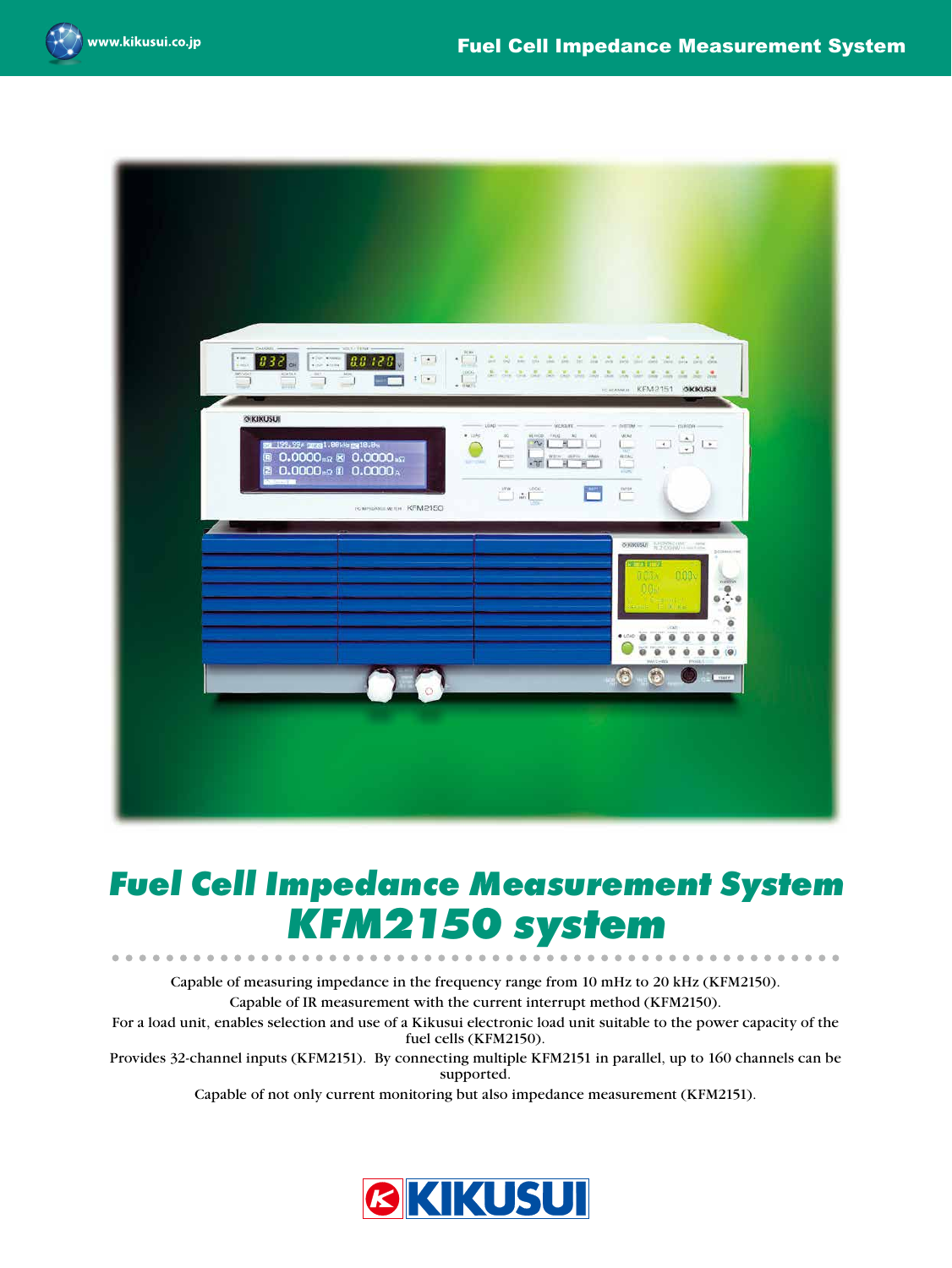## *Supports cell types ranging from single cells of several hundreds of amperes to stack fuel cells of several kilowatts.*



The fuel cell impedance meter KFM2150 cannot be used alone. It needs to be combined with a Kikusui PLZ-4W series electronic load unit, and be calibrated.

KFM2150 SYSTEM 1000-01 bench top type Upper unit: KFM2150 Lower unit: PLZ1004W

# **Fuel cell impedance measurement system**



The fuel cell impedance measurement system is configured with an fuel cell impedance meter KFM2150 and a Kikusui PLZ-4W series electronic load unit. Thus, the impedance measurement system can be configured to meet the output capacity of the fuel cells. Also, the system can support single fuel cells when configured with an electronic load unit supporting 0-V input. The system is capable of both impedance measurement with the AC impedance method and IR measurement with the current interrupt method, and is capable of acquiring the following types of data using the supplied application software: I-V characteristics and constant current characteristics; Cole-Cole plot data with the AC impedance method; and data with the current interrupt method. Also, the system provides a sequence function to execute tests for acquiring these types of data in the order they are specified.

## **Features**

- Capable of measuring impedance in the frequency range from 10 mHz **to 20 kHz.**
- Operating voltages: 1.5 V to 150 V, 0 V to 150 V<sup>\*</sup>
- **Enables selection of current and power capacities by operating multiple units of the same model of the PLZ-4W series in parallel.**
- **Enables setting of a measurement AC current in the range of 0.1 % to 10% (in 0.1 % steps) of the DC load current.**
- **Enables changing of the DC load current while maintaining the setting (%) of the measurement AC current.**
- Capable of IR measurement with the current interrupt method.
- Low voltage protection equipped as standard
- **External interface equipped as standard (RS232C, GPIB, and USB)**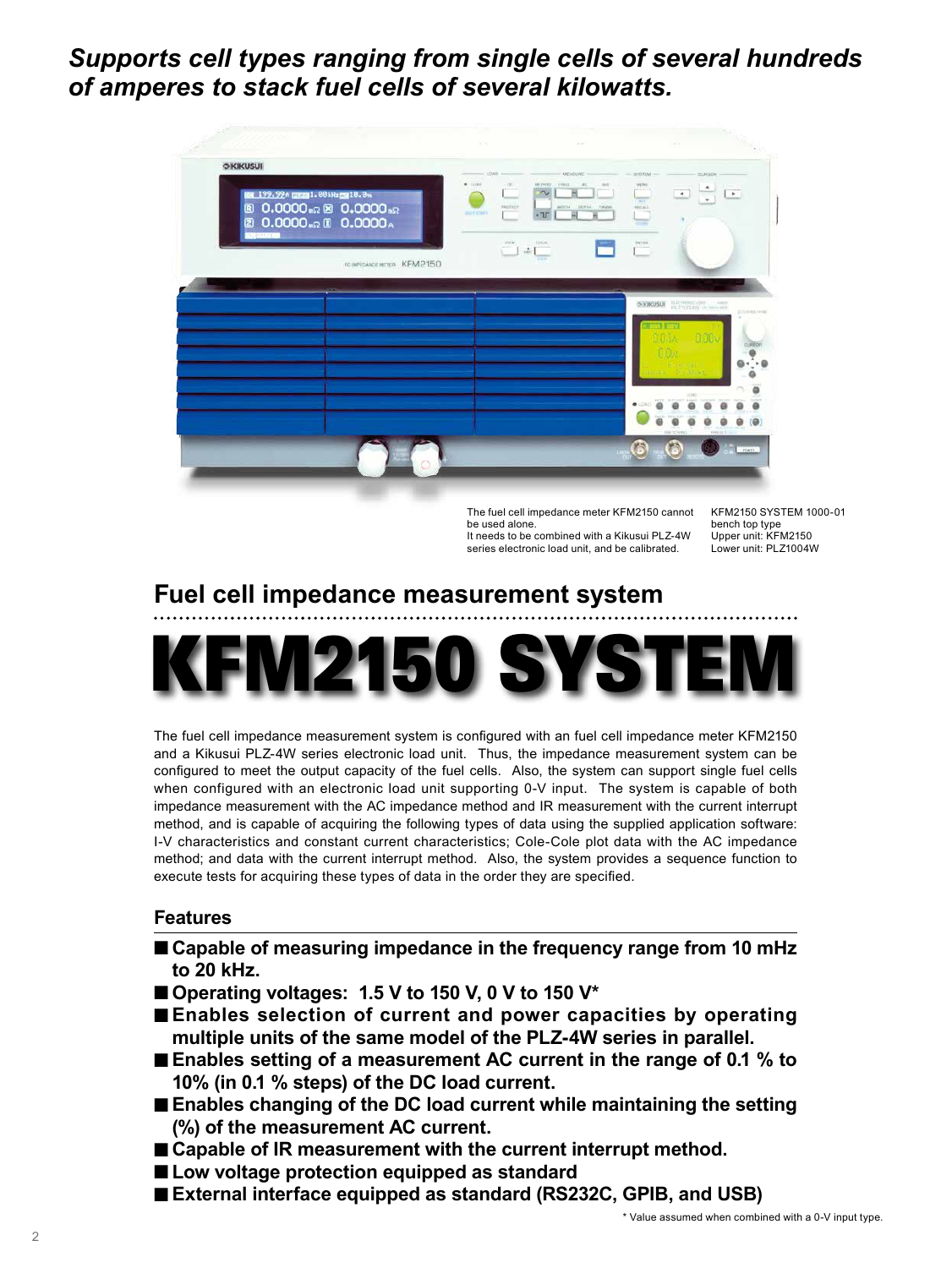## **System lineup and main specifications**

| Specifications          |                 | Units configuring the system                                      | Rating           |                   |         |       |
|-------------------------|-----------------|-------------------------------------------------------------------|------------------|-------------------|---------|-------|
|                         |                 | Electronic load unit                                              |                  | Operating voltage | Current | Power |
| Model                   | Impedance meter | Operation modes: constant current (CC) +<br>constant voltage (CV) | <b>Structure</b> | v                 | A       | W     |
| KFM2150 SYSTEM 165-01A  | <b>KFM2150</b>  | PLZ164WA (1 unit)                                                 | Bench top type   | 0 to 150          | 33      | 165   |
| KFM2150 SYSTEM 660-01A  | <b>KFM2150</b>  | PLZ664WA (1 unit)                                                 | Bench top type   | 0 to 150          | 132     | 660   |
| KFM2150 SYSTEM 1320-02A | KFM2150         | PLZ664WA (2 units)                                                | Bench top type   | $0$ to 150        | 264     | 1320  |
| KFM2150 SYSTEM 1980-03A | <b>KFM2150</b>  | PLZ664WA (3 units)                                                | Rack mount type  | 0 to 150          | 396     | 1980  |
| KFM2150 SYSTEM 2640-04A | KFM2150         | PLZ664WA (4 units)                                                | Rack mount type  | 0 to 150          | 528     | 2640  |
| KFM2150 SYSTEM 3300-05A | <b>KFM2150</b>  | PLZ664WA (5 units)                                                | Rack mount type  | 0 to 150          | 660     | 3300  |
| KFM2150 SYSTEM 1000-01  | <b>KFM2150</b>  | PLZ1004W (1 unit)                                                 | Bench top type   | 1.5 to 150        | 200     | 1000  |
| KFM2150 SYSTEM 3000-02  | <b>KFM2150</b>  | PLZ1004W (1 unit) + PLZ2004WB (1 unit)                            | Bench top type   | 1.5 to 150        | 600     | 3000  |
| KFM2150 SYSTEM 5000-03  | <b>KFM2150</b>  | PLZ1004W (1 unit) + PLZ2004WB (2 units)                           | Rack mount type  | 1.5 to 150        | 1000    | 5000  |
| KFM2150 SYSTEM 7000-04  | <b>KFM2150</b>  | PLZ1004W (1 unit) + PLZ2004WB (3 units)                           | Rack mount type  | 1.5 to 150        | 1400    | 7000  |
| KFM2150 SYSTEM 9000-05  | <b>KFM2150</b>  | PLZ1004W (1 unit) + PLZ2004WB (4 units)                           | Rack mount type  | 1.5 to 150        | 1800    | 9000  |

| Specifications          | Constant current mode (CC)           |              | Ammeter display                                                         |                                                                         | Constant voltage mode (CV)               |                                                        | Voltmeter display |               |                     |                                   |                     |
|-------------------------|--------------------------------------|--------------|-------------------------------------------------------------------------|-------------------------------------------------------------------------|------------------------------------------|--------------------------------------------------------|-------------------|---------------|---------------------|-----------------------------------|---------------------|
| Model                   | Allowable ranges (A)/Resolution (mA) |              | Accuracy *1                                                             |                                                                         | Allowable ranges (V)/<br>Resolution (mV) |                                                        | Accuracy *2       |               |                     |                                   |                     |
|                         | H range                              | M range      | L range                                                                 | H range (A)                                                             | M range (A)                              | L range (A)                                            | 15-V range        | 150-V range   |                     | 10-V range (V) $ 100-V$ range (V) | 150-V range $(V)$   |
| KFM2150 SYSTEM 165-01A  | 0 to 33/1                            | 0 to 3.3/0.1 | 0 to 0.33/0.01                                                          |                                                                         |                                          | 0.0000 to 33.000 0.0000 to 3.3000 0.0000 to 0.3300     | 0 to 15.75/1      | 0 to 157,5/10 | 0.0000 to<br>9.9999 | 10,000 to<br>99.999               | 100,00 to<br>150.00 |
| KFM2150 SYSTEM 660-01A  | 0 to 132/10                          | 0 to 13.2/1  | 0 to 1.32/0.1                                                           |                                                                         |                                          | 0.0000 to 132.00   0.0000 to 13.200   0.0000 to 1.3200 |                   |               |                     |                                   |                     |
| KFM2150 SYSTEM 1320-02A | 0 to 264/20                          | 0 to 26,4/2  |                                                                         | 0 to 2.64/0.2 0.0000 to 264.00 0.0000 to 26.400 0.0000 to 2.6400        |                                          |                                                        |                   |               |                     |                                   |                     |
| KFM2150 SYSTEM 1980-03A | 0 to 396/30                          | 0 to 39.6/3  |                                                                         | 0 to 3.96/0.3 0.0000 to 396.00 0.0000 to 39.600 0.0000 to 3.9600        |                                          |                                                        |                   |               |                     |                                   |                     |
| KFM2150 SYSTEM 2640-04A | 0 to 528/40                          | 0 to 52.8/4  | 0 to 5.28/0.4                                                           |                                                                         |                                          | 0.0000 to 528.00   0.0000 to 52.800   0.0000 to 5.2800 |                   |               |                     |                                   |                     |
| KFM2150 SYSTEM 3300-05A | 0 to 660/50                          | 0 to 66/5    | 0 to 6.6/0.5                                                            |                                                                         |                                          | 0.0000 to 660.00   0.0000 to 66.000   0.0000 to 6.6000 |                   |               |                     |                                   |                     |
| KFM2150 SYSTEM 1000-01  | 0 to 200/10                          | 0 to 20.0/1  | 0 to 2,00/0.1                                                           |                                                                         |                                          | 0.0000 to 200.00   0.0000 to 20.000   0.0000 to 2.0000 |                   |               | 0.0000 to<br>9.9999 | 10.000 to<br>99.999               | 100.00 to<br>150.00 |
| KFM2150 SYSTEM 3000-02  | 0 to 600/30                          | 0 to 60,0/3  |                                                                         | 0 to 6.00/0.3 0.0000 to 600.00 0.0000 to 60.000 0.0000 to 6.0000        |                                          |                                                        |                   |               |                     |                                   |                     |
| KFM2150 SYSTEM 5000-03  | 0 to 1000/50                         | 0 to 100.0/5 |                                                                         | 0 to 10,00/0.5 0,0000 to 1000.0 0,0000 to 100.00 0,0000 to 10,000       |                                          |                                                        | 0 to 15.75/1      | 0 to 157,5/10 |                     |                                   |                     |
| KFM2150 SYSTEM 7000-04  | 0 to 1400/70                         | 0 to 140.0/7 |                                                                         | 0 to 14.00/0.7   0.0000 to 1400.0   0.0000 to 140.00   0.0000 to 14.000 |                                          |                                                        |                   |               |                     |                                   |                     |
| KFM2150 SYSTEM 9000-05  | 0 to 1800/90                         | 0 to 180,0/9 | 0 to 18,00/0.9   0,0000 to 1800.0   0,0000 to 180,00   0,0000 to 18,000 |                                                                         |                                          |                                                        |                   |               |                     |                                   |                     |

#### [Accessories]

**Bench top type**

Instruction manual × 1, power cord × 1, sensing wires × 1 set, flat cable × 1 set, application software (CD) × 1, RS232C cable × 1 set, 1 set of two parallel load cables (for the KFM2150 SYSTEM 1320-02A and the KFM2150 SYSTEM 3000-02 only)

| *1: H and M ranges: $\pm$ (0.3 % of rdng + 0.3 % of f.s), f.s: full scale of the H range |
|------------------------------------------------------------------------------------------|
| L range: $\pm$ (0.3 % of rdng + 0.3 % of f.s), f.s: full scale of the L range            |

\*2: All ranges:  $\pm (0.1 \% \text{ of } \text{r} \text{d} \text{m}) + 0.1 \% \text{ of } \text{r} \text{m}$ 

[Note] rdng: Stands for reading.

rng: Stands for range value.

f.s: Stands for full scale.

### ● **System structure examples**



KFM2150 SYSTEM 9000-05

\* The blank panel may be different from that shown in the photo.

# ilan<br>Mana  $\omega = 1$ 目  $\overline{\phantom{a}}$

KFM2150 SYSTEM 1000-01

#### **Dimensions/weights**

●**Bench top type (only weights mentioned)** KFM2150 SYSTEM 165-01A: Approx. 13.5kg KFM2150 SYSTEM 660-01A: Approx. 22kg KFM2150 SYSTEM 1320-02A: Approx. 38kg KFM2150 SYSTEM 1000-01: Approx. 21kg KFM2150 SYSTEM 3000-02: Approx. 45kg

#### ●**Rack mount type**

KFM2150 SYSTEM 1980-03A: 570W × 1430H × 875D mm/Approx. 170kg KFM2150 SYSTEM 2640-04A: 570W × 1430H × 875D mm/Approx. 185kg KFM2150 SYSTEM 3300-05A: 570W × 1430H × 875D mm/Approx. 200kg KFM2150 SYSTEM 5000-03: 570W × 1430H × 1025D mm/Approx. 190kg KFM2150 SYSTEM 7000-04: 570W × 1430H × 1025D mm/Approx. 215kg KFM2150 SYSTEM 9000-05: 570W × 1430H × 1025D mm/Approx. 240kg

## **Rack mount type**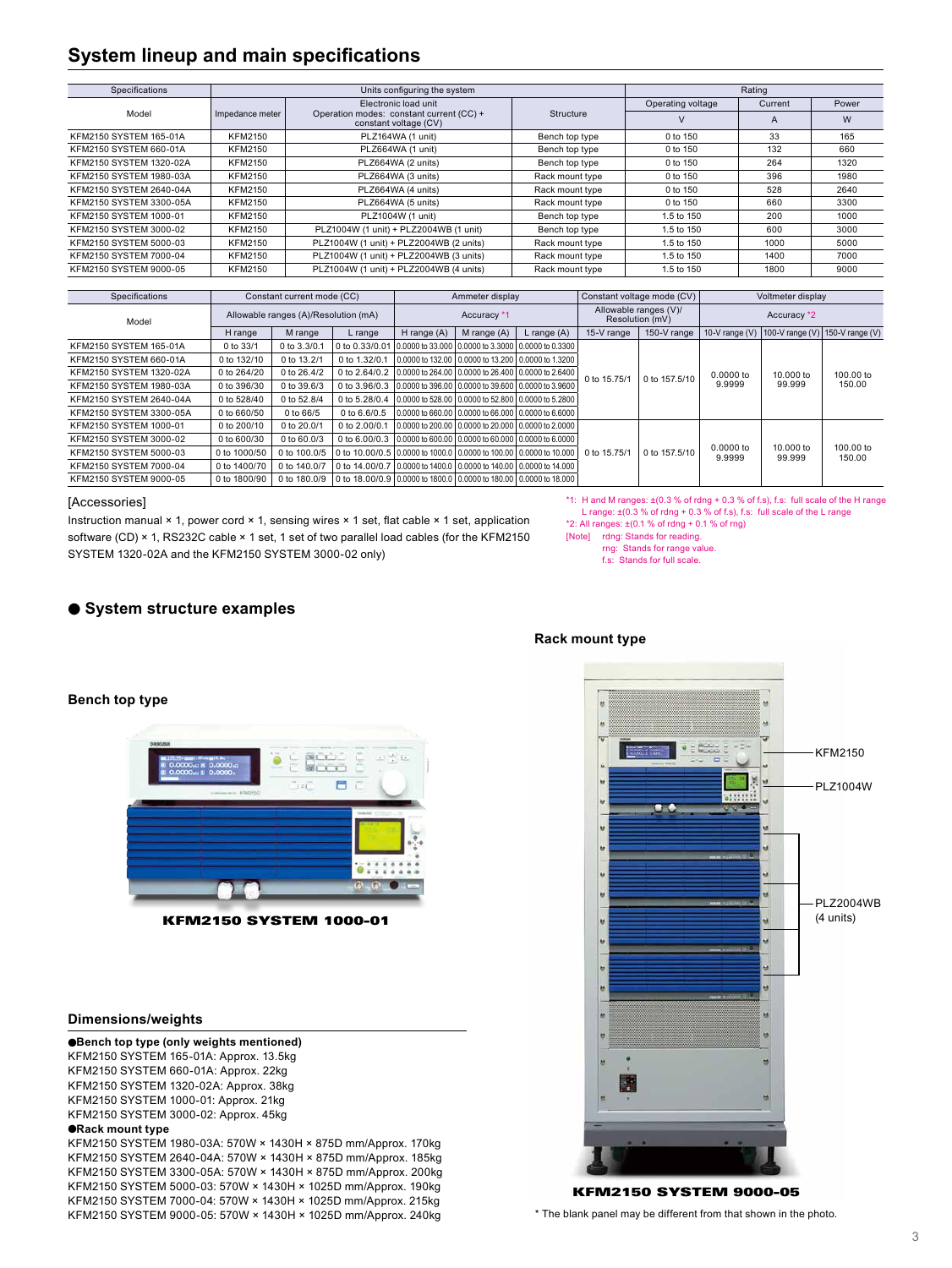## **"FC Tester" (supplied application software)**

"FC Tester" enables control of the KFM system from a PC, conducting tests for acquiring the characteristics of fuel cells, such as I-V characteristics, constant current characteristics, and Cole-Cole plot and other data with the current interrupt method and the AC impedance method. It also enables tests to be conducted in the order they are specified. When combined with the fuel cell scanner KFM2151, it can support easurement of the impedance of each cell while switching from one cell to another in sequence.

#### **Features**

- Provides startup and shutdown sequences friendly to fuel cells.
- Provides test modes for I-V characteristics, constant current characteristics, and Cole-Cole **plot data with the AC impedance method.**
- **Enables fuel cell cycle tests by combining sequence functions.**
- Provides 2D/3D real-time graph functions.
- Enables output of test results data as CSV files (text format).
- Enables observation of voltage and current waveforms during the current interrupt method.
- Provides panel control functions that enable a PC to be used to perform operations **equivalent to KFM2150 panel operations.**
- Enables measurement of the impedance of each cell when combined with the FC scanner **(KFM2151).**
- "FC Tester" consists of three programs, Configuration Tool, Condition Editor, and Executive.

## ● **Configuration Tool**

This program configures the fuel cell impedance measurement system.

It is used to configure the system for the first time or to change the system configuration.

## ● **Condition Editor**

This program creates and edits test conditions. It enables setting of test mode conditions on 15 sheets in total, one sheet for one test mode. It also enables setting of the repeat count of each sheet and the repeat count (cycle) for all sheets.

#### <sup>2</sup> Untitled FCTester Condition Editor tile Edit yew Tools Hel Dee **DBB** at Corell Set the test cycle.<br>Normally, a common current range is in a test cycle even among different se Fuel Cell Info However, you can set different ourrent ranges for each sequence sheet by ins<br>at the start of a sequence, switch the current range, and turn the load back or Cycle Startup<br>Stutdo Set the current/voltage range for each sequ Current Bange 200.0 Sequence<br>Sequence  $\vee$  [A]. Yoltage Range 150.0  $~\vee$  [V] Test Cycl El Seguence 1 1 times El Seguence 6 El Sequence 11 time: times Sequence 2 times TSequence 7 **time** Sequence 12 times Sequence times Sequence 3 Sequence 8 Sequence 13 **Brast Financial** times Sequence 2 **Discussion** 14 times times Sequence: **Ciscomon S** times Sequence 10 El Seguence 15 Sequence 11<br>Sequence 12  $\overline{1}$ **Finan** Sequence 13 like the startup sequence Use the ship down sequence Turn the joad off when the load current is set to 0 A



Current [A]

Current [A]

Current [A]

## **[Conceptual diagrams of test mode operation]**

▲ Cycle window 
▲ Sequence window



▲ Constant current test

Current

Time [s]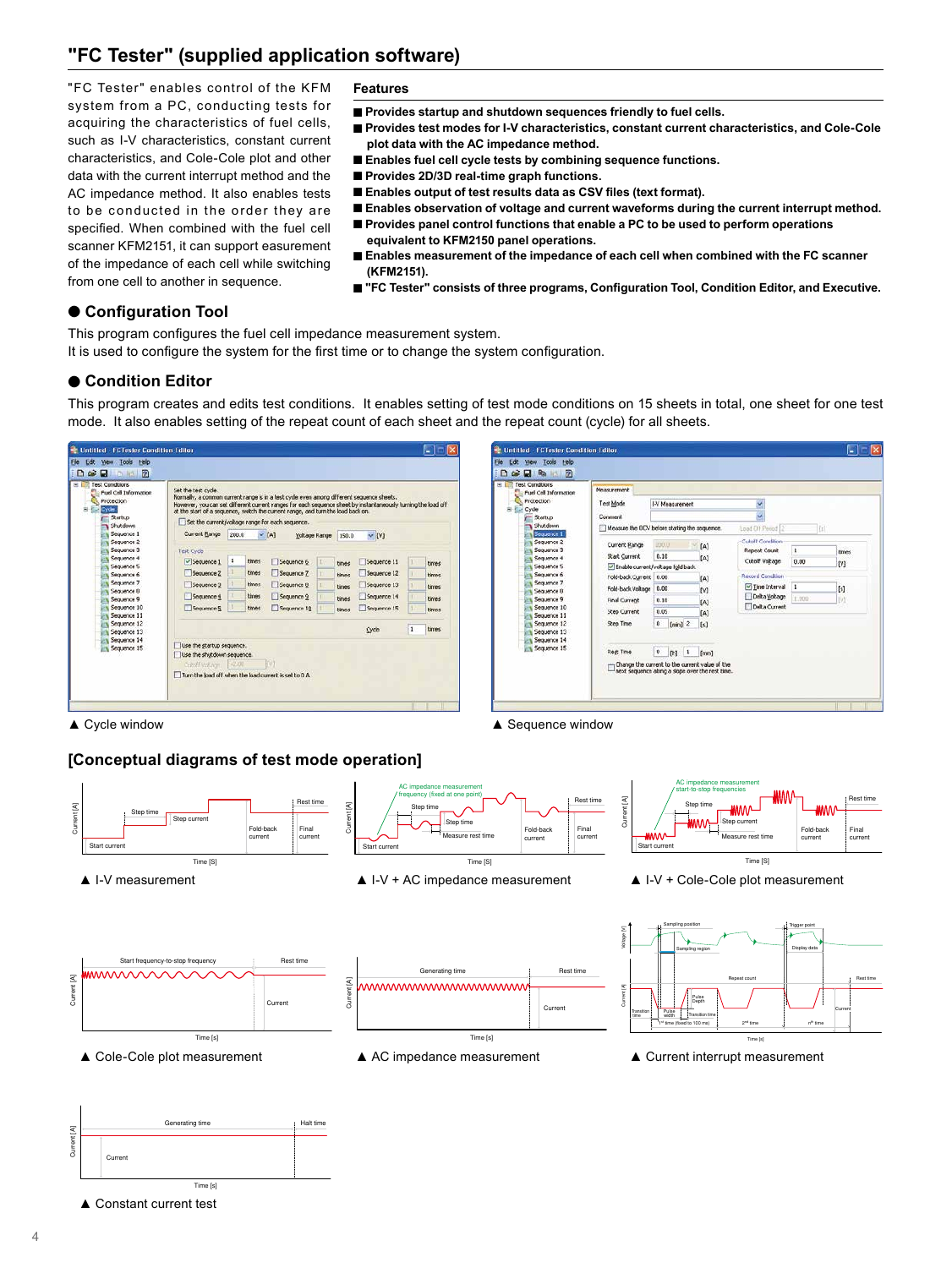## ● **Executive**

This program executes characteristic tests in accordance with the test condition file created with Condition Editor. It monitors each measurement at the start and stop of a test and during the test. It can graphically represent voltage, current, and impedance trends in real time.





▲ Cole-Cole plot window (3D graphic display) ▲ I-V characteristics window



#### **[Recommended operating environment]**

The following are the hardware and software requirements for using the supplied application software.

- IBM-PC/AT or compatible, with a 600-MHz Pentium III microprocessor or equivalent or higher (Pentium 4 or equivalent or higher recommended)
- Microsoft Windows 2000 (Windows 2000 SP4 or later required), Microsoft Windows XP (Windows XP SP2 or later required)
- 256 MB memory or greater (512 MB or greater recommended). When using FC scanner (KFM2151), 512 MB or greater (1 GB or greater recommended) ● SVGA resolution or higher (800 x 600 dots or greater)
- 
- 20 MB free hard disk space or greater (another free space required for data storage)
- CD-ROM drive
- Mouse or other pointing device
- Interface (RS232C, GPIB, or USB)
- GPIB board (only if used with GPIB)
- manufactured by one of National Instruments, Agilent, Contec Co., Ltd., and Interface Corporation.
- VISA
- VISA library
- One of NI-VISA 3.0 or later, Agilent I/O Library M01.00 or later, and KI-VISA 2.5 or later
- \* The Virtual Instrument Software Architecture (VISA) is a standard specification for software for connecting measuring instruments that was established by VXI plug&play Systems Alliance.
- \* KI-VISA is an Kikusui Electronics Corporation's original I/O library conforming to the VXI plug&play VISA specification 3.0.
- \* The latest KI-VISA is downloadable at our web site.

## **KFM2151 Fuel Cell Scanner**



The Fuel cell scanner KFM2151 is a 32-channel scanner that meets the essential request to monitor each cell in the evaluation of stack fuel cells. To support stacks of various sizes, it is possible to support up to 160 channels by connecting multiple KFM2151 in parallel. As a mean to eliminate the cumbersome work of wiring, the KFM2151 provides a function whereby once it is connected to cells, the terminals allocated to channels can be changed so that the voltage and impedance of any cell can be measured without rewiring. For a voltage monitor function, it offers a scan speed of 32 channels per second, which is sufficient from the practical viewpoint.

#### **Features**

**fuel cells. Capable of impedance measurement when combined with the KFM2150.**

**32-channel voltage scanner that supports stack** 

- Capable of impedance measurement at an input voltage up to 150 V when connected **to the KFM2150 with a dedicated cable.**
- One unit supports 32-channel inputs, and up to 160 channels can be supported by **connecting multiple units in parallel.**
- With its channel-allocated terminal changing function, enables measurement of the **voltage and impedance of any cell once it is connected to cells.**
- **Enables setting of OVP and UVP for each channel.**
- Capable of monitoring voltage at a scan speed of 32 channels per second.
- Can be operated alone as a voltage monitor.

## **KFM2151**  $3............$ **HELLER** S To each cell **b**:::::: **FC**

### ●**Dimensions(maximum)/Weight**

430 (435) W × 44 (60) H × 270 (285) D mm/about 3.5 kg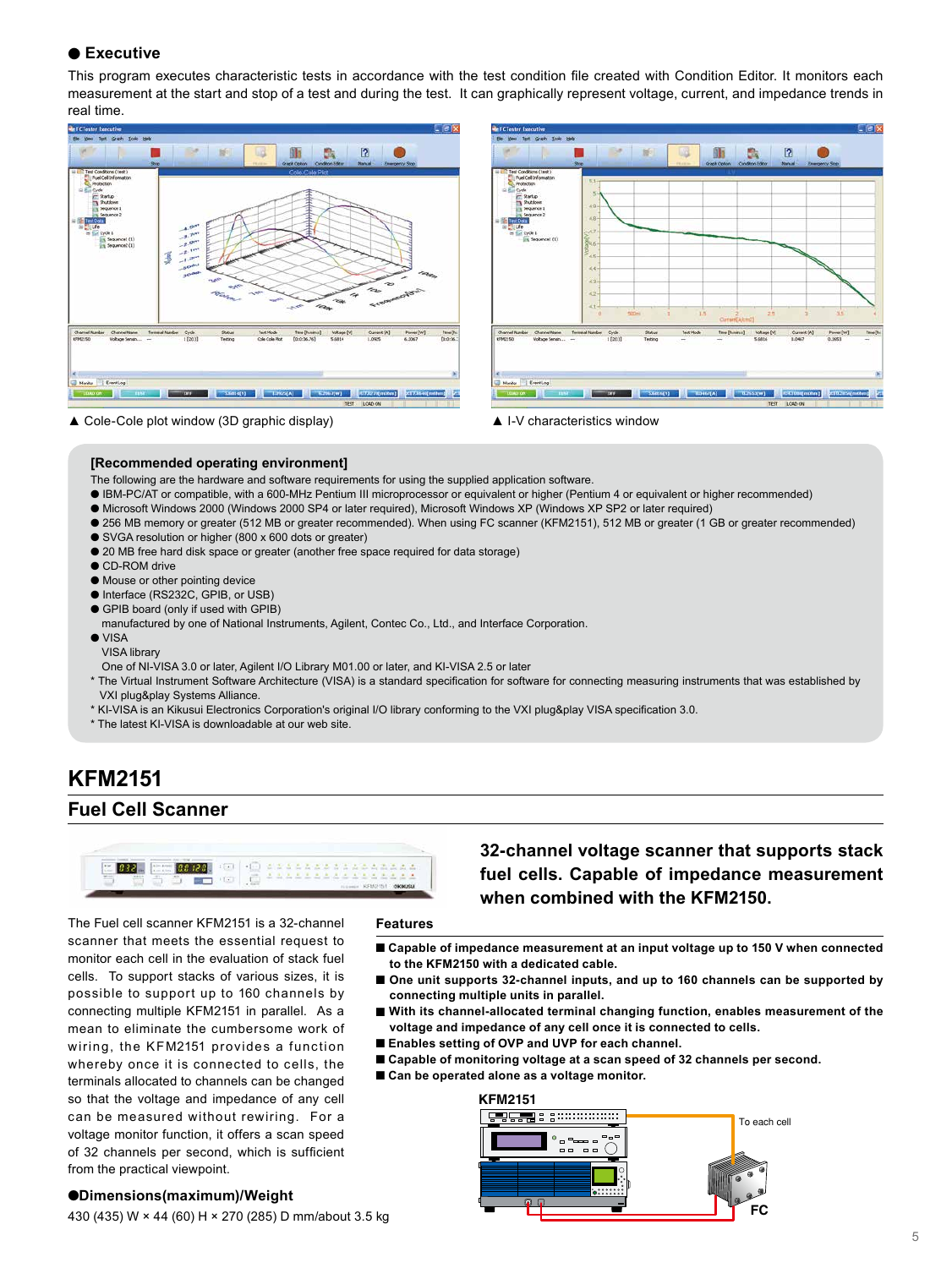## **KFM2150 specifications**

| ■ Common specifications                |                                                                                    |
|----------------------------------------|------------------------------------------------------------------------------------|
| Impedance measurement section          |                                                                                    |
| (AC impedance method)                  |                                                                                    |
|                                        |                                                                                    |
|                                        | Frequency resolution  14 points of 1.00, 1.26, 1.58, 2.00, 2.51,                   |
|                                        | 3.00, 3.16, 4.00, 5.00, 6.00, 6.30, 7.00,                                          |
|                                        | 8.00, and 9.00/decade                                                              |
|                                        | (decimal 7-digit range)                                                            |
|                                        | Measurement range 0.0001 m $\Omega$ to 9.9999 $\Omega$ , indicated in five digits. |
|                                        | Measurement AC current 0.1 to 10 % of DC load current                              |
|                                        | (settable in 0.1 % steps). Note that the sum                                       |
|                                        | of the DC load current and the measurement                                         |
|                                        | AC current must not exceed the rating of the                                       |
|                                        | PLZ-4W series unit. The actual allowable                                           |
|                                        | current range varies depending on which                                            |
|                                        | PLZ-4W unit the KFM2150 is combined with.                                          |
|                                        | By setting the measurement AC current to                                           |
|                                        | 0%, it is possible to set the measurement AC                                       |
|                                        | current to OFF.                                                                    |
|                                        | The maximum measurement AC current is                                              |
|                                        | 80 Arms, 50 Arms*                                                                  |
|                                        | * Value assumed when the KFM2150 is                                                |
|                                        | combined with a 0 V input type.                                                    |
| Measurement items  R, X,  z , $\theta$ |                                                                                    |
|                                        |                                                                                    |

Measurement accuracy (example of SYSTEM1000-01, 10 V range)

(Current interrupt method)

 Measurement range...............0.0001 mΩ to 9.9999 Ω, indicated in five digits. Measurement items ...............IR (internal resistance)

Interrupt pulse parameters



|                            | steps). Can be measured with consideration<br>given to the effect on the fuel cells.                                                                                                                                                                                 |
|----------------------------|----------------------------------------------------------------------------------------------------------------------------------------------------------------------------------------------------------------------------------------------------------------------|
|                            | Can be measured with consideration given to<br>the effect on the fuel cells and the DC load<br>current.                                                                                                                                                              |
|                            | Pulse change time PT 0.01 ms* to 10 ms (settable in 0.01 ms steps).<br>Can be measured with consideration given to<br>the effect of the load wiring inductance.<br>*The minimum is restricted by the slew rate of<br>the PLZ-4W series unit used and the PD setting. |
| ● Protection function      | ● Average setting  Moving average, 1 to 256 times                                                                                                                                                                                                                    |
|                            | Low voltage protection (UVP) Turns the load off at -2 V to 150 V (settable).<br>Output an alarm signal.                                                                                                                                                              |
|                            | Load protection  Turns the load off upon receiving an alarm<br>signal from the PLZ-4W series unit. Output an<br>alarm.                                                                                                                                               |
| <b>External control</b>    |                                                                                                                                                                                                                                                                      |
| InterfaceRS232C, GPIB, USB |                                                                                                                                                                                                                                                                      |
| ● General specifications   | Input voltage range  100 VAC to 240 V (90 VAC to 250 V),                                                                                                                                                                                                             |
|                            | single phase                                                                                                                                                                                                                                                         |

 Input frequency range............47 Hz to 63 Hz Power consumption ...............100 VA max.

## **KFM2151 specifications**

| $\bullet$ Inputs                                |                                                                                             |
|-------------------------------------------------|---------------------------------------------------------------------------------------------|
| Number of inputs 32 terminal pairs              |                                                                                             |
| Rated input  ±150 V (±200 V max.)               |                                                                                             |
| • Output terminals                              |                                                                                             |
| Number of outputs 1 channel.                    |                                                                                             |
|                                                 | (The input of the impedance measurement                                                     |
|                                                 | channel during setting or scanning is 1/10                                                  |
|                                                 | before being output.)                                                                       |
| ● Voltage measurement section                   |                                                                                             |
| Number of channels32 ch.                        |                                                                                             |
|                                                 | An input terminal can be set for each channel.                                              |
|                                                 | (Up to 160 channels can be supported by                                                     |
|                                                 | connecting multiple KFM2151 in parallel.)                                                   |
|                                                 |                                                                                             |
| Scan speed  32 channels per second              |                                                                                             |
|                                                 |                                                                                             |
|                                                 | Setting resolution: 0.01 V                                                                  |
|                                                 |                                                                                             |
|                                                 | Setting resolution: 0.01 V                                                                  |
|                                                 | Voltmeter  Display of 19999, accuracy: ±(0.1 % of rdng +                                    |
|                                                 | $0.1%$ of rng)<br>rdng: reading, rng: range value                                           |
| Impedance measurement channel switching section |                                                                                             |
|                                                 | Number of channels 32 ch. An input terminal can be set for each                             |
|                                                 | channel. (Up to 160 channels can be supported                                               |
|                                                 | by connecting multiple KFM2151 in parallel.)                                                |
|                                                 |                                                                                             |
|                                                 | Voltage at which impedance measurement is possible                                          |
|                                                 |                                                                                             |
|                                                 | To remove the effect of the impedance meter on measurement accuracy                         |
| (when connected to the KFM2150),                |                                                                                             |
| Frequencies up to 3 kHz  Add 2 %                |                                                                                             |
| 3.16 kHz to 9 kHz  Add 3 %                      |                                                                                             |
| 10 kHz to 20 kHz Add 5 %                        |                                                                                             |
| to the  Z  percentage reading.                  |                                                                                             |
|                                                 | Note: For the 10 m $\Omega$ range only, add 3 m $\Omega$ to $\pm$ ( Z  percentage reading). |
| Communication. IF                               |                                                                                             |
| RS232C interface for PC connection              |                                                                                             |
| I/O interface for impedance meter connection    |                                                                                             |
| Interface for parallel connection               |                                                                                             |
| <b>General specifications</b>                   |                                                                                             |
|                                                 | Input voltage range  100 VAC to 240 V (90 VAC to 250 V),                                    |
|                                                 | single phase                                                                                |
| Input frequency range  47 Hz to 63 Hz           |                                                                                             |
| Power consumption 30 VA max.                    |                                                                                             |
|                                                 | Insulation resistance  30 MΩ or greater (500 VDC) between AC line                           |
|                                                 | and chassis                                                                                 |
|                                                 | Withstand voltage  Free from defects when 1500 VAC is applied for                           |

1 min. between AC line and chassis.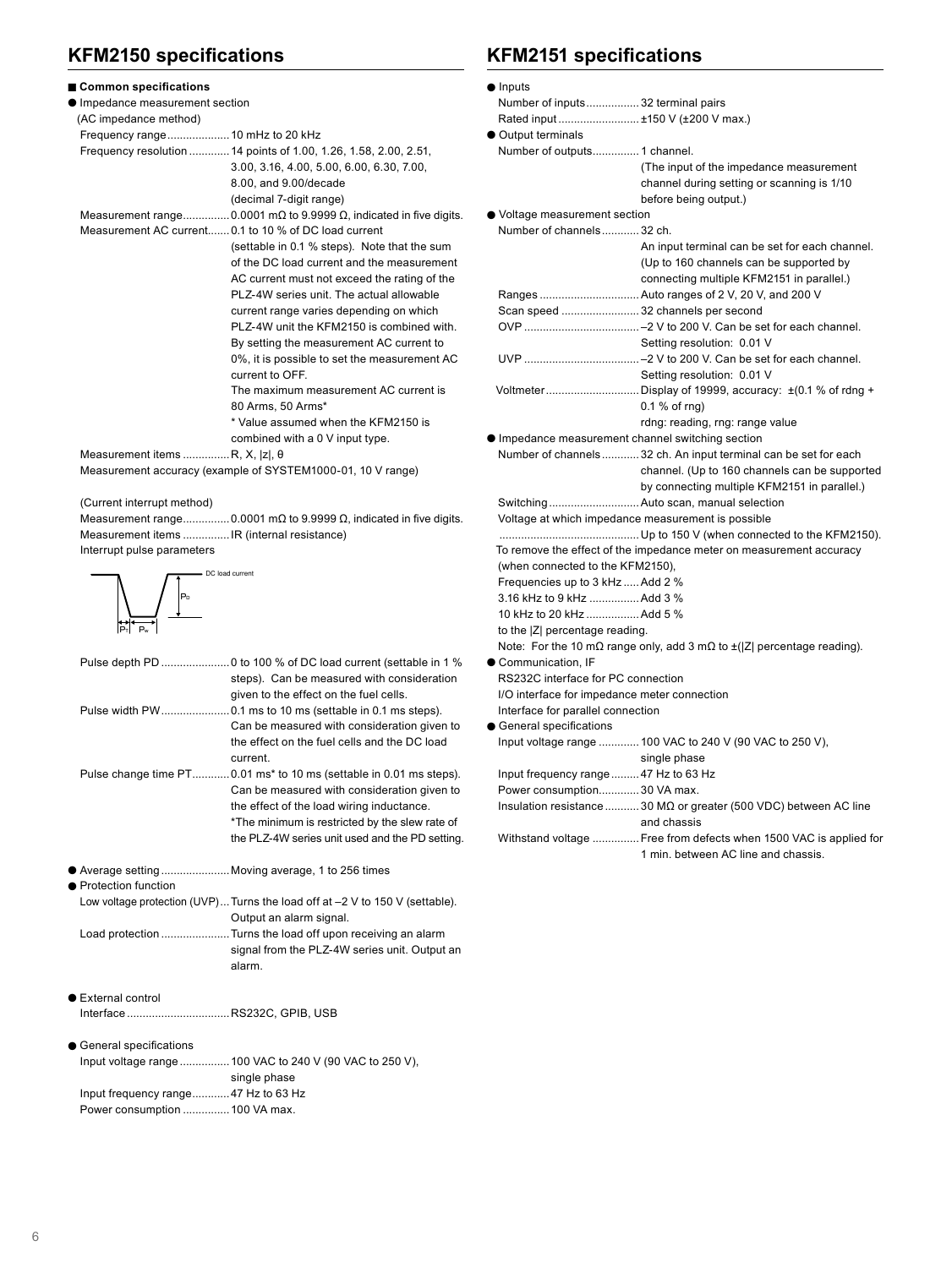The specifications are specified by following setting and conditions, unless otherwise stated: ● Warmup time: 30 min. (state with current being flowed) ● Temperature: 20 °C to 30 °C ● Relative humidity: 20 %rh to 85 %rh

■ Accuracy of impedance measurement with the AC impedance method (2-meter load cable used)

If the current range on the load unit is H or M, and the measurement AC current is 0.5 Arms or greater.

● When the sensing end input voltage is 0 V to 10 V (10 V range)

 $\pm$  (% of the  $|z|$  reading)

| $\pm$ (70 or the $\epsilon$ reading) |                       | .         |                |                                                |     |
|--------------------------------------|-----------------------|-----------|----------------|------------------------------------------------|-----|
|                                      |                       | to 126 Hz |                | 158 Hz to 3 kHz 3.16 k to 9 kHz 10 k to 20 kHz |     |
| Accuracy R. X<br>(of reading)        | 10 m $\Omega$ range   | 3%        | 2%             | 3%                                             | 4 % |
|                                      | 100 m $\Omega$ range  | 3%        | 2%             | 3%                                             | 5 % |
|                                      | 1000 m $\Omega$ range | 4 %       | 3%             | 6 %                                            |     |
|                                      | 10 $\Omega$ range     | 4 %       | 8 % (to 1 kHz) |                                                |     |

For the 10 mΩ range only, add 0.3 mΩ to  $\pm$  (% of |z| reading). The hatched portion is not specified

● When the sensing end input voltage is 10 V to 100 V (100 V range)

± (% of the |z| reading) Frequency

|                               |                       | to 126 Hz | 158 Hz to 3 kHz 3.16 k to 9 kHz 10 k to 20 kHz |     |     |  |
|-------------------------------|-----------------------|-----------|------------------------------------------------|-----|-----|--|
| Accuracy R. X<br>(of reading) | 10 m $\Omega$ range   | 5 %       | 3%                                             | 5 % | 6 % |  |
|                               | 100 m $\Omega$ range  | 5 %       | 3%                                             | 5 % | 8 % |  |
|                               | 1000 m $\Omega$ range | 6 %       | 5%                                             | 8%  |     |  |
|                               | 10 $\Omega$ range     | 6 %       | $9\%$ (to 1 kHz)                               |     |     |  |

For the 10 mΩ range only, add 0.3 mΩ to  $±$ (% of |z| reading).

The hatched portion is not specified.

● When the sensing end input voltage is 100 V to 150 V (100 V range)

| $\pm$ (% of the  z  reading)  |                       | Frequency |     |                                                |  |
|-------------------------------|-----------------------|-----------|-----|------------------------------------------------|--|
|                               |                       | to 126 Hz |     | 158 Hz to 3 kHz 3.16 k to 9 kHz 10 k to 20 kHz |  |
| Accuracy R. X<br>(of reading) | 10 m $\Omega$ range   |           |     |                                                |  |
|                               | 100 m $\Omega$ range  | 9%        | 6 % | 9%                                             |  |
|                               | 1000 m $\Omega$ range | 12%       | 9%  |                                                |  |
|                               | 10 $\Omega$ range     | 12 %      |     |                                                |  |

The hatched portion is not specified

## **[Effect of the load cable on measurement]**

● Input terminal voltage............................... 5 V ● Load current.............................................. 20 A

● Pulse depth............................................... 50 % (10 A)

■ Accuracy of IR measurement with the current interrupt method..................±3 %

If, however, measurement is conducted under the conditions below, with 10 mΩ resistance connected to the power supply in series.

- Pulse width ............................................... 10 ms
- Pulse change time.................................... 10 ms ● Sampling position ..................................... 5 ms
- Sampling region........................................ 0.51 ms
- Average..................................................... 32 times

#### ■ General specifications

|                                                              | 47 Hz to 63 Hz, single phase |
|--------------------------------------------------------------|------------------------------|
|                                                              |                              |
|                                                              |                              |
| Specifications-assured temperature range 20 °C to 30 °C      |                              |
| Specifications-assured humidity range 20 % rh to 85 % rh (no |                              |
| condensation)                                                |                              |
|                                                              |                              |
|                                                              |                              |
|                                                              | (no condensation)            |
|                                                              |                              |

In the measurement of the impedance of fuel cells, an important point is the load cable to use.

In particular, if fuel cells with large current capacities are to be measured, measurement results are affected by the material, thickness, length, and other factors of the load cable. Bear this in mind before measurement.

#### <Points to consider>

#### ● **Use a sufficiently thick cable to measure fuel cells with large current capacities.**

If a thin load cable is used, this will cause a large voltage drop, generating heat due to power loss, which is very dangerous. If the voltage drop is large, the voltage may drop below the operating voltage of the electronic load unit, making it impossible to flow current.

#### ● **Use a thick and short one for AC impedance measurement.**

In AC impedance measurement, the larger the measurement AC current and the higher the measurement frequency, the thicker and shorter the load cable must be used.

#### <Reference>

The photos show a load cable (example) that Kikusui use to test rack amount type systems with load currents of about 1000 A.



▲Cable with coating **ACADE ACADE WITH ITS COATE** 

Load cable example (1000 A class)

- Mounting hole diameter: 14 mm
- Mounting pitch: 40 mm
- Nominal cross sectional area:  $600 \text{ mm}^2$
- Length: about 2 meters
- Weight: Approx. 13 kg

\*Note: In actual measurement, be sure to use it with its coating intact.

 $\circ$  Kikusui accept orders to manufacture load cables (custom made cables). Feel free to consult us when asking for an estimate of your system.